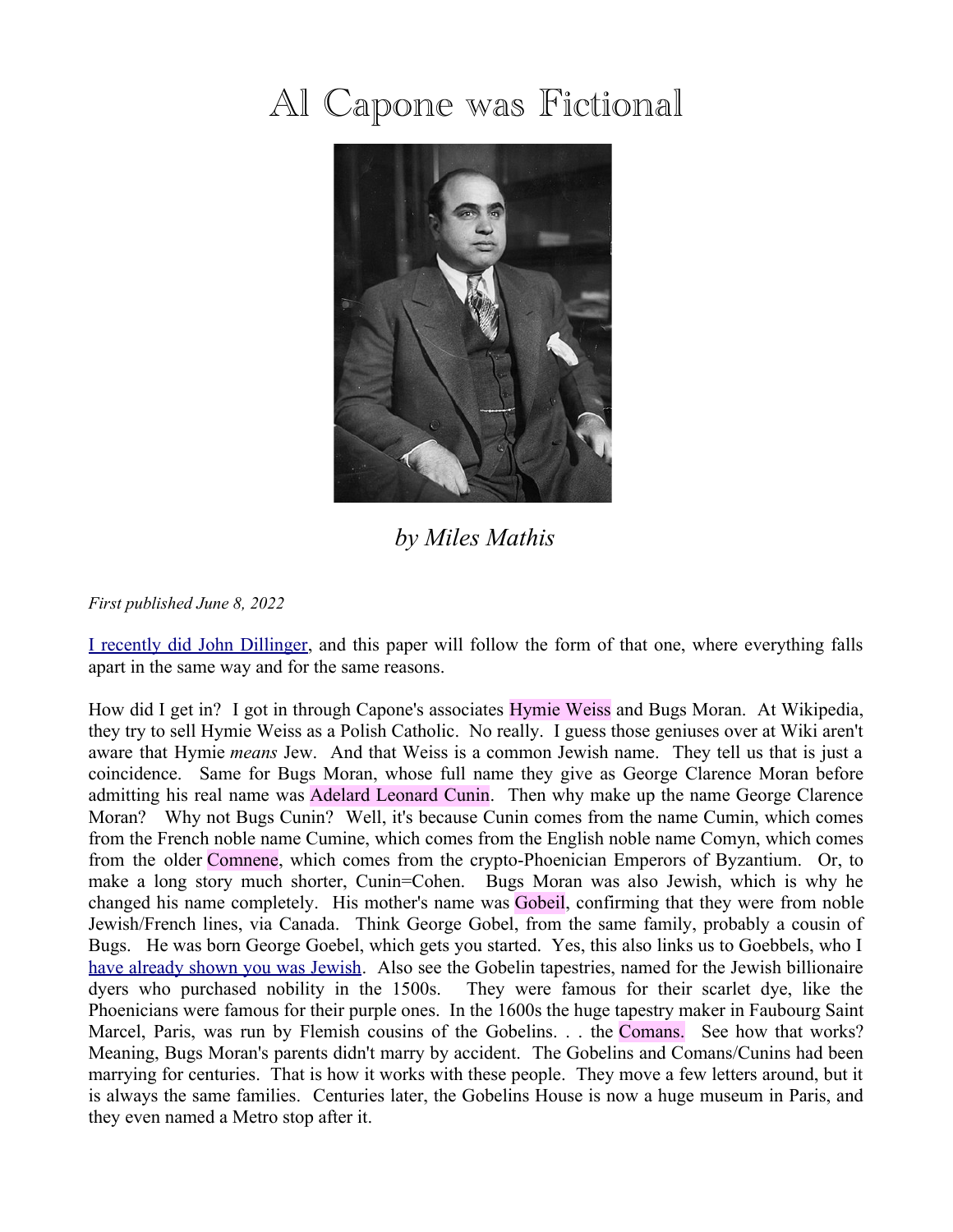I bet you weren't expecting that in the first paragraph of a paper about Al Capone, eh?

Before we go any further, I will answer a question newbies will have: why fake any of this? I have already answered that in many previous papers, including the one on Dillinger: to create work for the FBI and other agencies. We saw it more recently when I outed Whitey Bulger in my paper on the [Gardner Museum in Boston,](http://mileswmathis.com/isgm.pdf) showing they are still up to the same old tricks. And we saw it yesterday in my paper on the fake murder of the judge in Wisconsin: he turned out to be a Lt. Colonel and the event was tied to the fake assassination attempt on Gov. Gretchen Whitmer, which, yes, was used to create work for the FBI. The mainstream has now all but admitted that. These are big agencies with huge budgets and they need something to do to justify all their billing to the treasury and taxation of you. So they create these bogeymen and mobsters and terrorists and so on. Outside the military, it is the biggest racket going and has been for a long long time. The CIA expanded it far beyond anything the FBI ever dreamed of, then DHS came along, and NSA and NRO and ICE and ATF and dozens of others you have never even heard of. Your great-grandparents' made the initial mistake by letting FBI soak them with these fake stories decades ago, and the fakes have expanded and accelerated ever since, taking over larger and larger parts of the budget. That is why it has gotten so absurd: the various agencies have to fake a big event every other day, in competition with one another for larger funding. You are funding this snowballing gaslighting of yourself, and I suggest you quit doing that. Step one is quit believing it. Step two is defunding all these agencies. You don't need to be paying people to lie to you: you can get that for free.

Anyway, we find the same problem with Al Capone, who wasn't Albert or Alfred. He was Alphonse Gabriele Capone, an upperclass name. They have just fudged his early bio to fool you, as usual. They tell us he was the son of poor Italian immigrants who came to Brooklyn, the parents becoming a barber and a seamstress. Not a chance that is true, and there is zero evidence of it, beyond the words. His mother was a Raiola and they were from Salerno, but no city is given. But they do give us a clue, since they tell us when the family emigrated to the US, they went through Rijecka, Croatia. Which is ridiculous, since that isn't on the way to the US. It is backwards from Salerno, since Salerno is on the west coast of Italy, while Rijecka is on the east coast of the Adriatic, up across from Venice. Rijecka has been a huge Phoenician port for thousands of years, becoming a Free City of the Habsburgs in 1465. By Free City, I mean a city like City of London, which is mainly autonomous. Only the top Phoenician ports have that status. Rijecka also has a very large Jewish population and always has, due to its mercantile status. In the 1770s the city was known as Fiume and it became a huge importer of sugar via the East India Company. After that Rijecka bought itself even more autonomy, going under the direct protection of the King of Hungary. It was still under that protection in the late  $19<sup>th</sup>$  century when the Capones were there. Rijecka was also a big Navy port for Hungary at that time. So Rijecka is a huge clue concerning the Capones, as you see. It tells me what I already suspected: they were wealthy Jews going backwards to Rijecka to catch the private ship of one of their East India Company cousins. That would allow them to sail to America in much greater comfort, and to avoid any red tape upon arrival. These people don't move around by public transport: they don't now and they didn't then.

But let's return to his mother's maiden name Raiola. That is also Jewish/Italian, and they are related to the Lombardis of the Genovese crime family. They admit this, see the Wiki page for Angela Raiola, the actress famous for *Mob Wives* and *Celebrity Wife Swap*. I have hit the Lombardis already [in my](http://mileswmathis.com/benito.pdf) [paper on Mussolini,](http://mileswmathis.com/benito.pdf) where I showed you that the name comes from Jewish pawnbrokers who took over the field centuries ago, like they did with banking and shipping. You may also want to study Angela Raiola's page closely, where we find she was indicted on six felony counts of drug trafficking. She pled guilty to the top charge and was convicted, but still walked, being given probation. Figures. So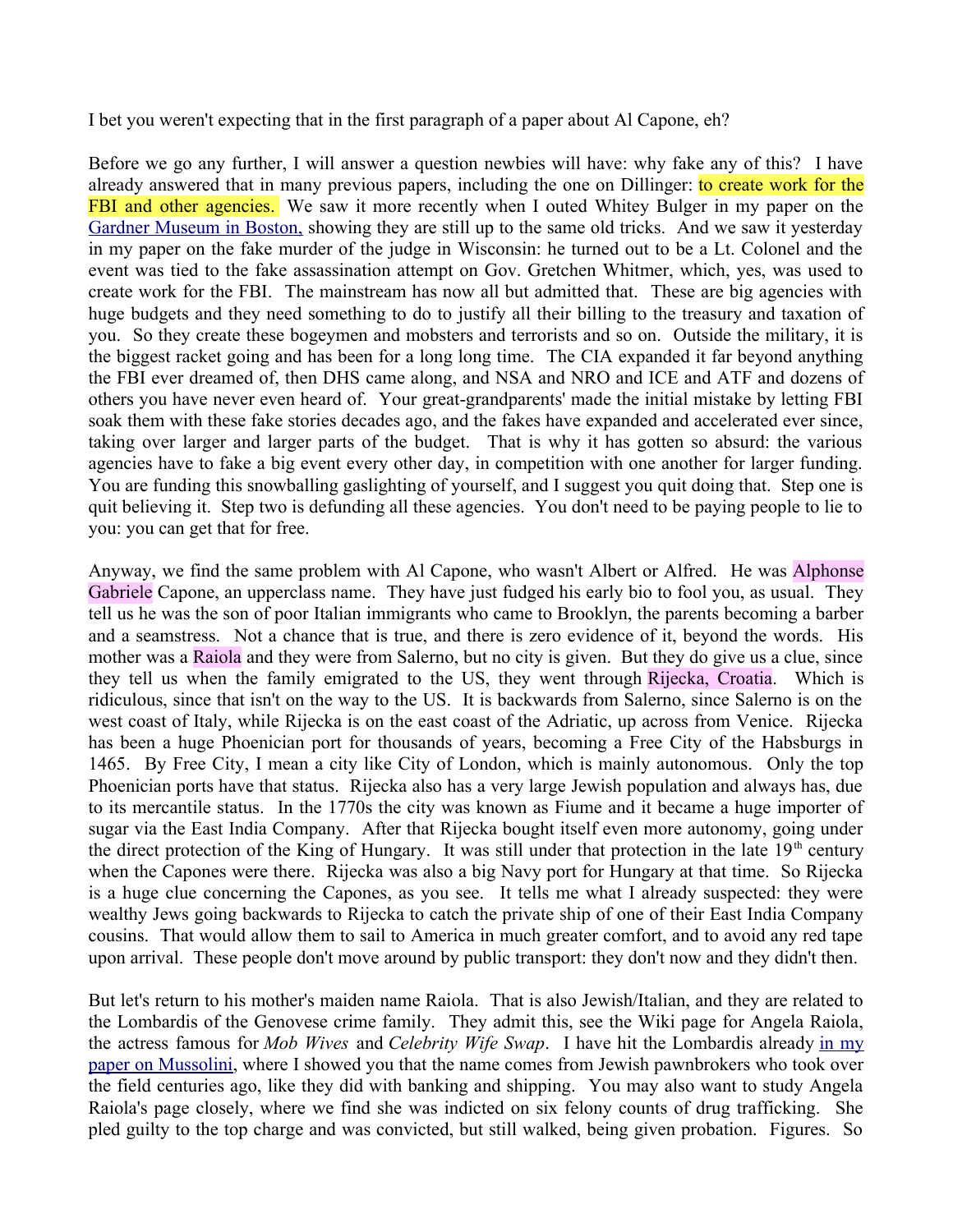anyway, we may assume she was a cousin of Al Capone. No one ever tells you that.

Also see Mino Raiola, Italian soccer superagent who recently died. He was from the same area as Capone, and later bought Capone's old house in Miami! How's that for proof? Which tells us he probably didn't buy it: he *inherited* it.

Speaking of fake sports, like Castro, Capone played semi-pro baseball. Small world, eh? Capone looks about as athletic as Danny Devito. Capone is listed as 5'10", yet another bad joke. They add five inches to all these famous people, just to snow you. They did the same with Castro, who was nowhere near 6'3".



That's Castro with Spielberg, who is listed as 5'8", and that's probably with lifts. Even if we shrink Castro due to age, we still can't get him to ever being 7" taller than that. Unless Spielberg is sitting in Castro's lap there.

Capone was known as Scarface, of course. But did he really have any scars?

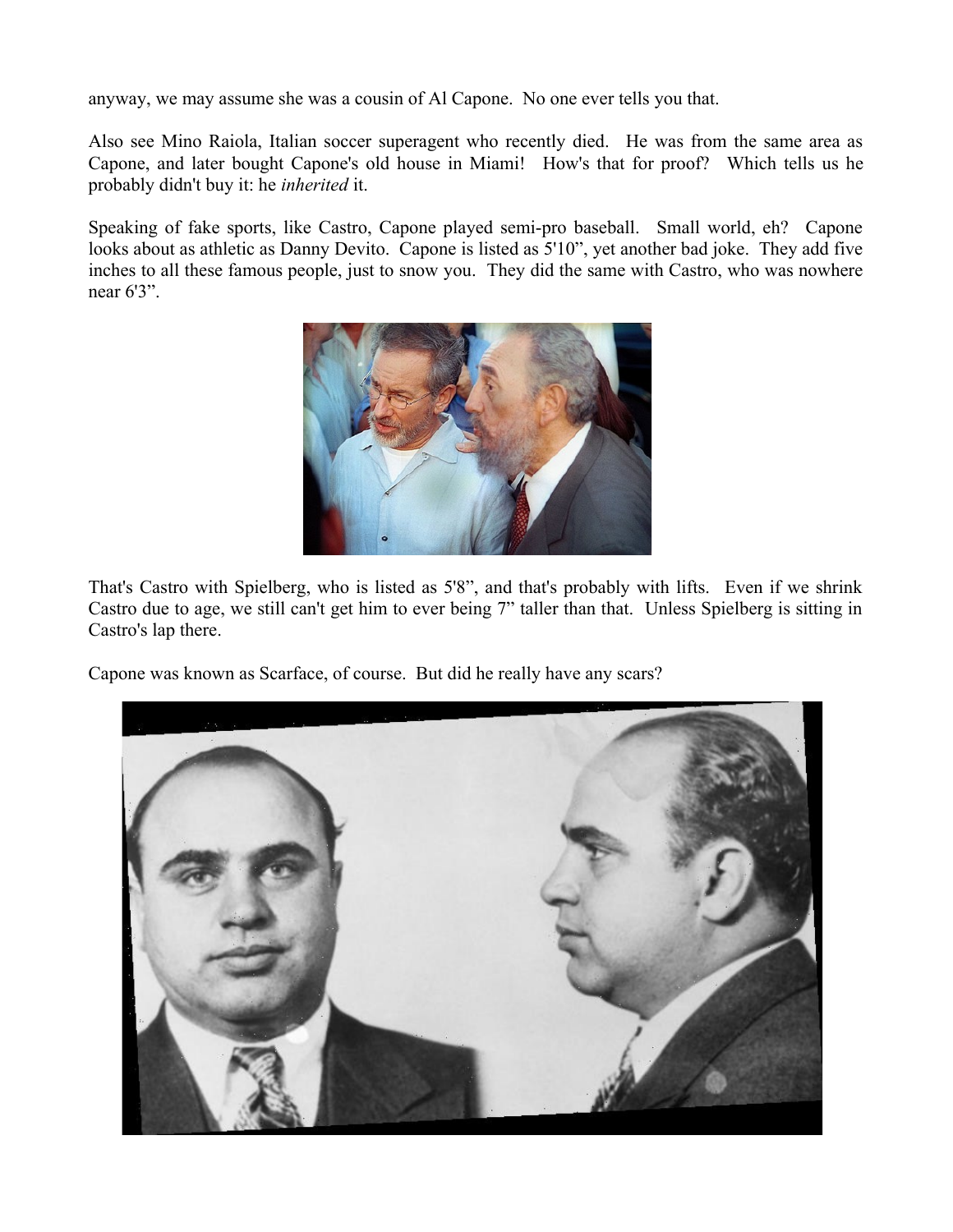They seem to come and go. The scars are supposed to be on the left side of his face, and that is the left side. In a mugshot, they say, "turn to your right", which exposes the left side of your face.



Same problem there, which they have tried to cover by reversing the photo. But mugshots are standard, with the full-face shot coming first and the turn to your right. They do not turn to the left in Miami, due to being in the southern hemisphere or something. Miami is not south of the equator. So anytime you see a mugshot in that form, you should know you are being yanked.

You will tell me those were taken before he got slashed. No, the standard history is that he got slashed while working the door at a bar in Coney Island in 1918, making him 19. He is much older than 19 in both those photos. That last photo is dated 1930 at Wikipedia.



Same problem at Alcatraz in 1934, which they have tried to hide in the same way, by reversing the first image. Google also hides this generally by giving you almost nothing on "turn to your right mugshot". But even if you don't work in law enforcement or courts, you should know this. It is said in a thousand movies. They never say "turn to your left".

In short, the whole scarface thing was a fake, to make him seem like a tough or a gangster when he was really just another Jewish actor with manicured nails. Sort of like Jon Lovitz, but not so tall.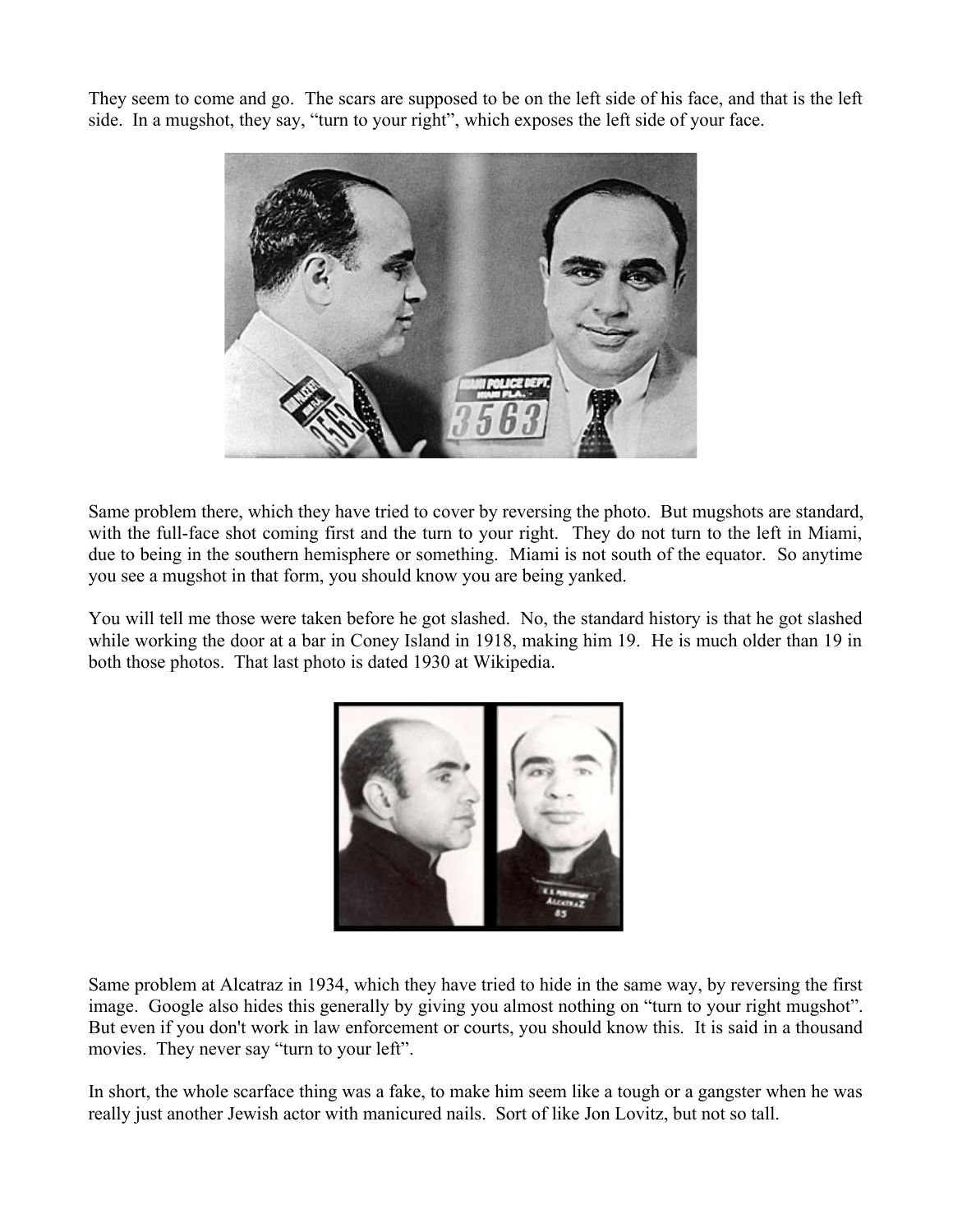Another way we can tell the last mugshot is fake is the tag. US Penitentiary Alcatraz 85. There is nothing else on Alcatraz but a penitentiary, so it seems kinda redundant, doesn't it? And there is no date. 85 is his prisoner number. It should have a date. Compare to these:



Those are the Anglin brothers, so those are fake as well, but my point is there is no continuity.

How do I know those last ones are fake? Because they don't take mugshots with eyes closed. If your eyes are closed, they retake it. They need the eyes for the identity.

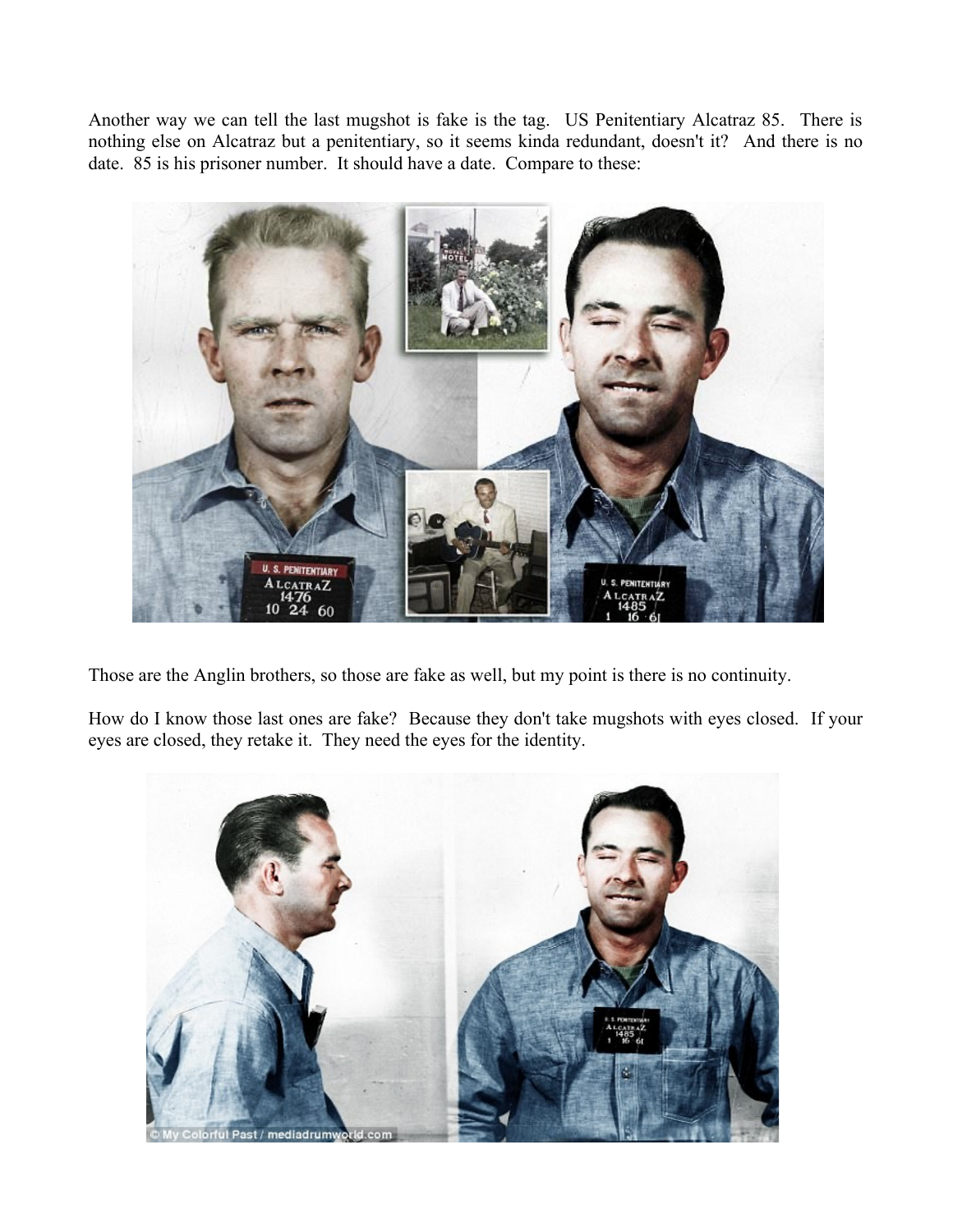That just proves it again, since his eyes are still closed for the side view, and he is facing to his left. But I will do that one more fully another time.

Alphone Copone

Look at Alphonse Capone's curly-girly little signature. If there had been an "i" in his name he would have dotted it with a heart.

Speaking of, what about the St. Valentine's Day Massacre? That was real, right? Uh, no. Let's look at the names of the vicsims: Albert Kachellek, Adam Heyer, Albert Weinshank, Frank and Peter Gusenberg, Reinhardt Schwimmer, and John May. Sort of strange names for "Irish members" of the Northside Gang, eh? All Jewish. Gusenberg is just a slur of Gutenberg, so we have extremely obvious Jewish names, no question. Think actors Steve Gutenberg and David Schwimmer, admitted to be Jewish. But we have photos of the bodies, you will say. No, we have photos of bodies, but we do not know if they are dead or if they are these guys. All we see is some guys lying on the ground and some fake blood: that proves nothing. Even if they are dead, they could be bodies purchased from the morgue. In fact, the photo published by the *New York Times* looks fake. Hard to tell from the lower resolution image posted at Wiki, but there is a link to the *NYT* if you want to study the original. Looks like a paste with the blood streams added later.



Here is what it says at Wiki:

## **They were lined up against a wall and shot by four unknown assailants, two dressed as police officers.**

They were shot in a garage and the four assailants had Tommy guns. So here's a question for you: If they were lined up against that wall and shot by four guys with machine guns, why is there no blood on the wall? And does that look like a garage? Not to me.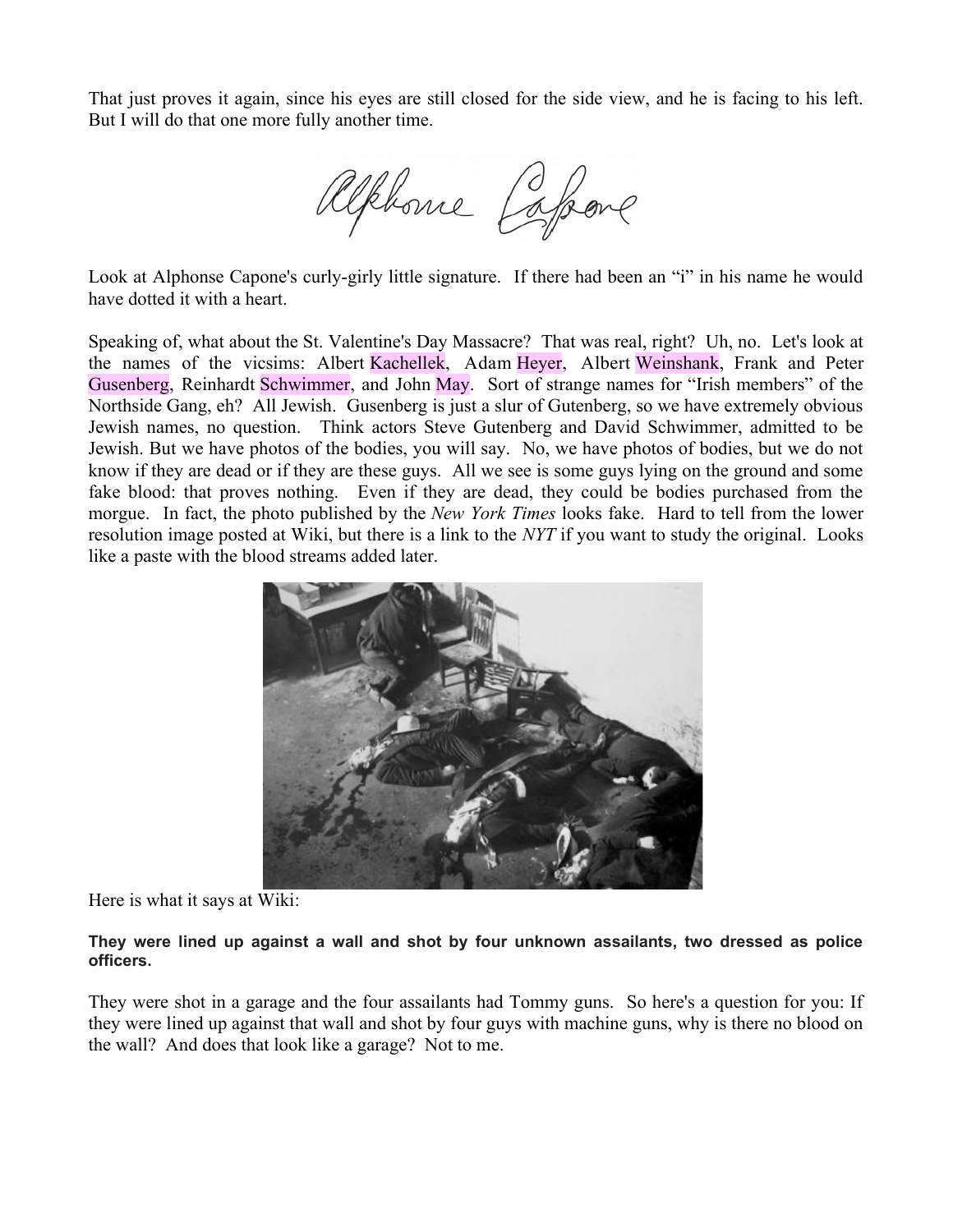

That's our next clue, the only known photo of Chicago mob boss Vincent Drucci while alive, real name Ludovico D'Ambrosio. Not sure how you get Vincent Drucci from that. But look closely: it's another fake. Look at the straight lines on the sides of his neck and the fake curve of his double chin. It is taken from this fake mugshot:



I've never seen a coat hang like that in the first pic. What was he, a hunchback? And again, he is facing the wrong direction. Here he is after being killed, supposedly: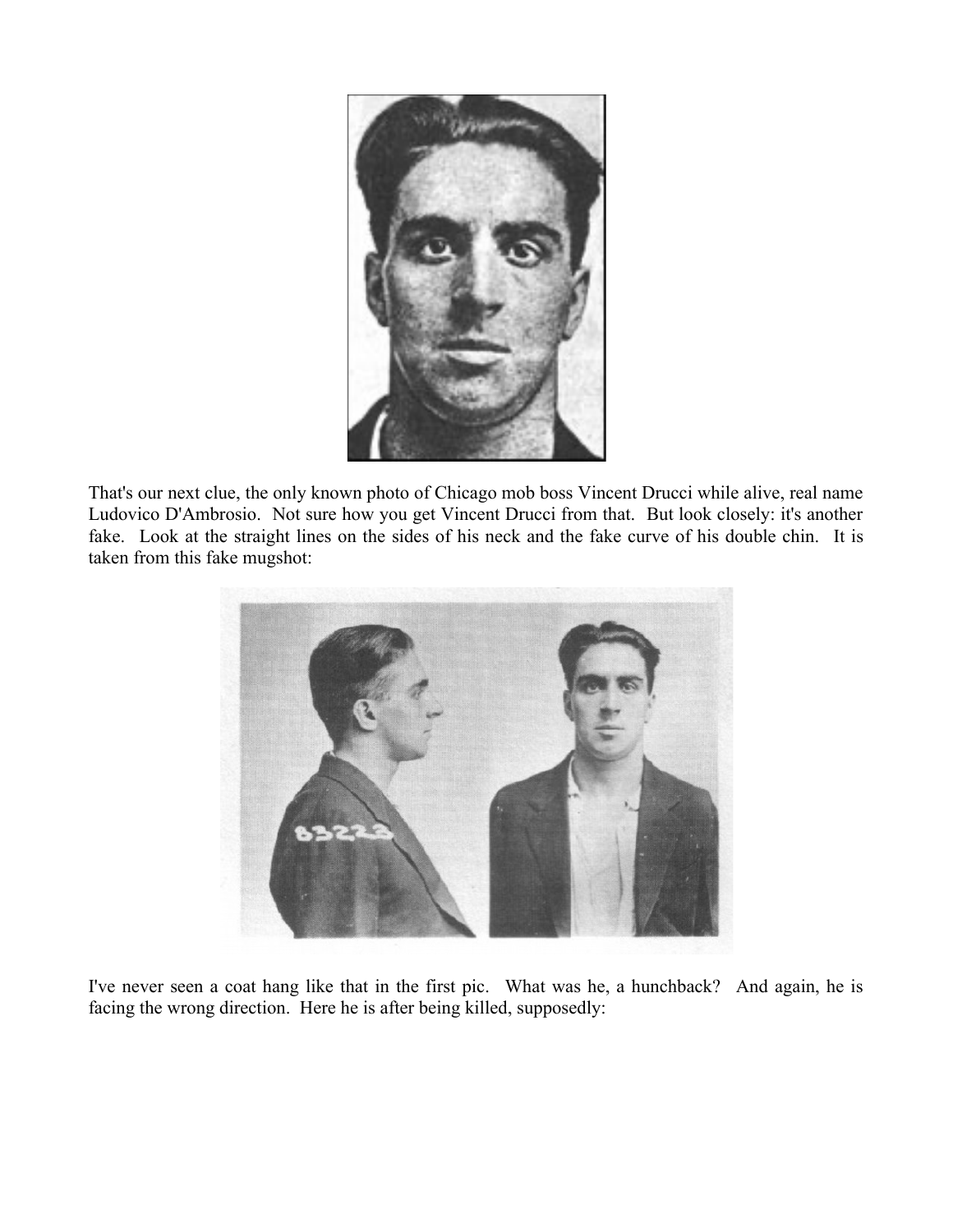

One problem: he looks alive. Just another Hollywood Jew from actor's equity. In fact, this guy D'Ambrosio was known to be an actor, and would have had an IMDB page if they were around back then. He appeared in at least one porn film. He also liked to dress as a priest and walk the streets of Chicago, again indicating an actor.

Drucci had fake run-ins with southside boss Johnny Torrio, which of course links us to today's headlines. I remind you of [my January 6 paper,](http://mileswmathis.com/jan6.pdf) where we saw Proud Boys leader Henry Tarrio. Same name and family. Tarrio=Torrio. Nothing ever changes, except a letter in their names occasionally.

Here is picture of Torrio they post, dated 1903:



Really, that's supposed to be a photo? Was it taken from the Moon?

I remind you again all this was happening in the late 1920s, exactly when J. Edgar Hoover was expanding the Bureau of Investigation. Hoover had been promoted to director in 1924, and it had 650 employees at the time. He expanded it steadily and rapidly and by 1943 it had 13,000 employees. That's an increase of 20x in less than 20 years. Did the US increase in population by 20x in that time? No, it increased by 20%, not by 2000%. So was crime in the US growing 100 times faster than the population? No. It probably wasn't growing at all. It was probably decreasing due to ever more police on the street, which was a big problem for the ambitious Hoover. With larger local police forces and more firepower between the wars, there was almost nothing left for Hoover's G-men to do.

Not to be deterred by reality, Hoover did the only thing he could do to increase his budget, fame, and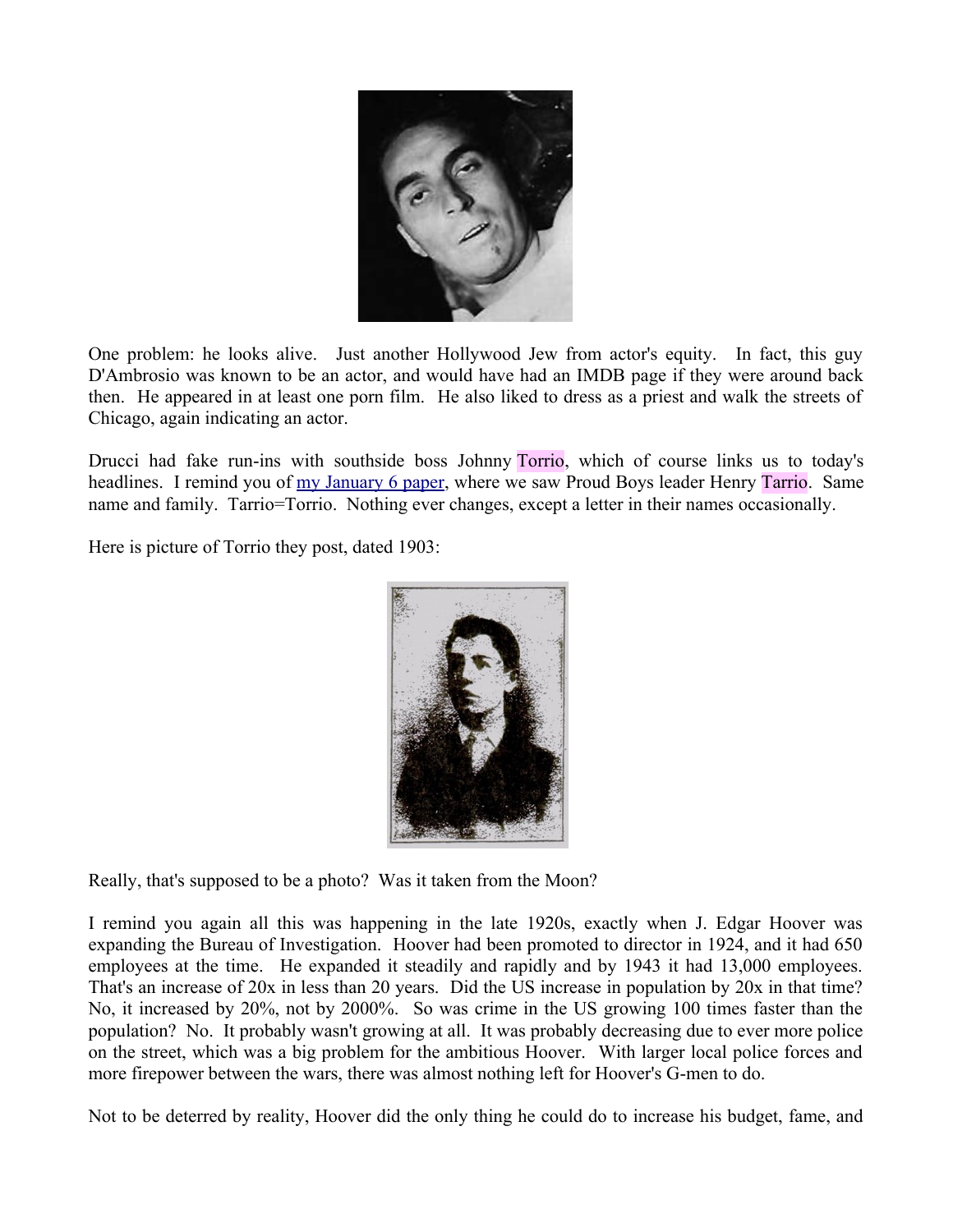prestige: he phoned up his buds in Hollywood. With their help he created a steady stream of fake events using people like Capone and Dillinger to make work for the FBI and increase its budgets, which rose even faster than its work force.

FBI now has around 35,000 employees, which may look like a leveling off after the fantastic rise before the war, but that is only because CIA stole much of its thunder after 1970. As I showed you, [that is what Watergate was about:](http://mileswmathis.com/watergate.pdf) getting rid of Hoover and transferring all the sexiest domestic work from FBI to CIA. CIA saw the sort of astronomical growth from 1970 to 1990 that FBI had seen in the 1930s, except that their growth was mostly kept hidden. Wikipedia now says the CIA has 22,575 employees and a budget of \$15 billion, but that is the joke of the century, the real numbers being 200- 300 times higher. [In 2013 I used published numbers](http://mileswmathis.com/obey.pdf) to estimate total domestic Intel at over 6,000,000 people. That was based on security clearances, not CIA hires, so not all 6,000,000 are CIA. That would include military intelligence, ONI, DHS, DIA, NSA, etc. Even so, CIA proper must be 20-30 times larger than Wikipedia states. I think you begin to understand why the news is little more than an evergrowing pile of fake murders, stabbings, and other manufactured mayhem. All that mayhem is budgeted, so it can't not happen.

But back to the St. Valentine's Massacre. They love to give us clues, since they think we are too stupid to see them. On the Wiki page for the event, they admit police suspected the Jewish Purple Gang from Detroit, as well as Al Capone. You have to laugh. The Purple Gang. I guess they were famous for wearing purple Phoenician-dyed silks? Did this Detroit gang also have Viking ships on their flags and rampant lions?

But it gets better. If we take the link to the Wiki page on the Purple Gang, we find they used a "Little Jewish Navy" to carry alcohol over the Detroit River from Canada. The Phoenician Navy. And you thought I had made up the name. We are told the FBI thought the Purple Gang was involved in the Lindbergh baby kidnapping. Except [that was also fake,](http://mileswmathis.com/lindy.pdf) and the FBI knew it. And then there is this:

## **They also defrauded insurance companies by staging fake accidents.**

They mean the Purple Gang, not the FBI. But as you see it goes both ways. Everyone was faking something back then, and they still are. It just gets bigger and more fantastic each decade.

Another fake the Purple Gang were involved in was the murder of radio commentator Jerry Buckley.

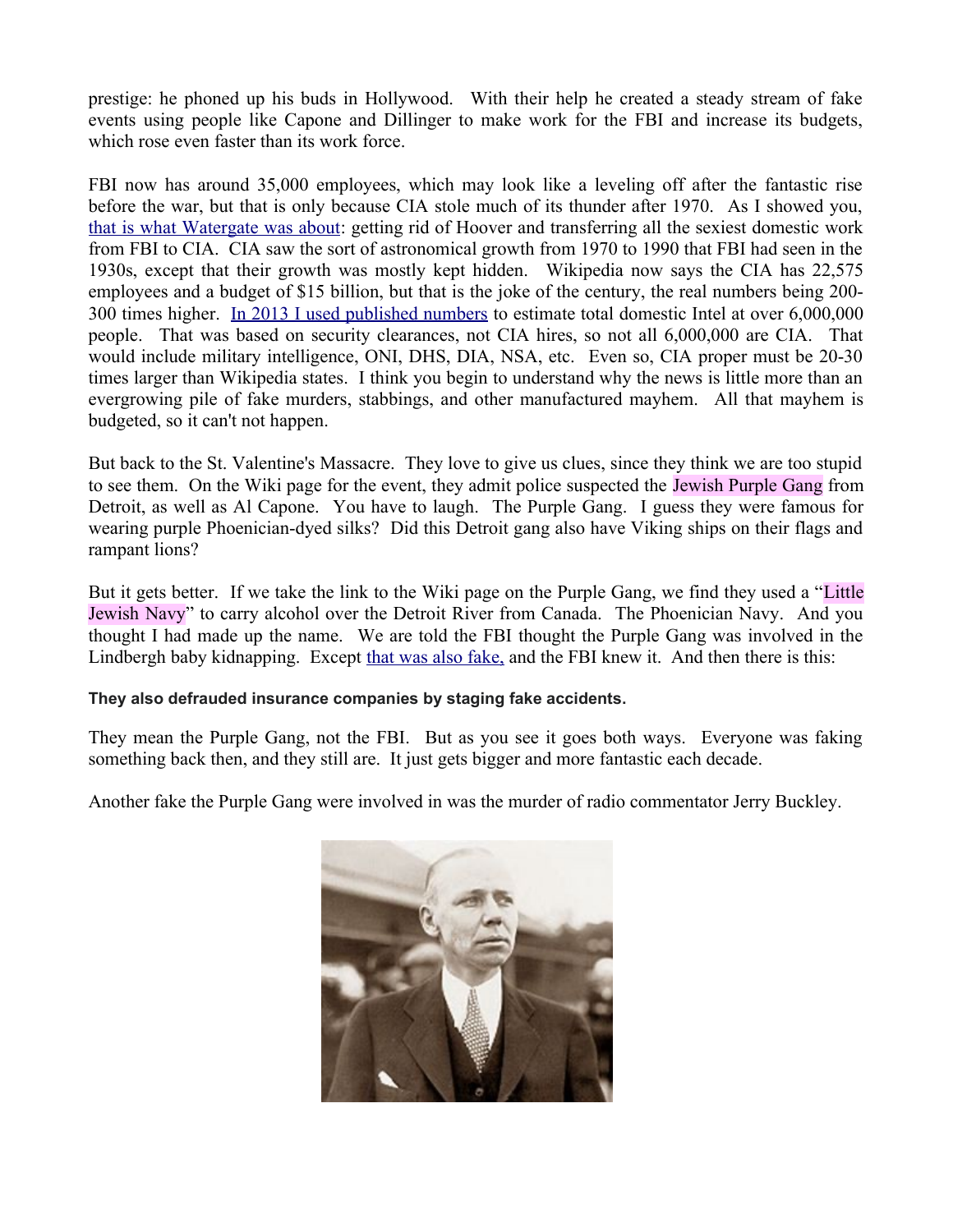He supposedly died at age 39. So why does he look about 55 there? He looks ill to me, so he may have died of natural causes and they made up this story about his murder. He has a Findagrave page but no relatives there. Probably to hide his mother, whose maiden name is also not given at Wikipedia. Also scrubbed at Geni.com. It may be O'Leary. Which would make a recent murder a copy of this older one. Just last year, Detroit DJ John O'Leary was allegedly stabbed to death in his home. This was suspicious because he was allegedly living in Highland Park. His much younger male roommate was arrested the very next day and charged two days later, which seems lightning fast for Detroit police. If this was a lover who robbed him, as they seem to be spinning the story, why wouldn't he leave town or otherwise hide? Murderers don't generally turn up the very next day, except in fake murders.

Anyway, I suspect Jerry Buckley has been scrubbed to prevent us from linking him to the Buckleys of Chicago, two of whom were in the US House in 1930. Buckley's killers were never discovered, although he was allegedly shot in the LaSalle Hotel Lobby. His death was used to vastly increase police and FBI budgets, and his own brother George just happened to be working for the DA, whose budget also increased significantly.

But the biggest clue with Buckley is what he was doing before radio. He was working as a private investigator for Henry Ford, then for the government. He also worked for the DA's office, "assisting" his brother. Wikipedia gives us no details on this period of his life, of course, but it indicates he was with Intelligence from the beginning.

OK, let's return to Capone. The surname Capone is a variation of the French noble name Capon, meaning a castrated rooster. The capon is used on many noble crests. The French Capons are in the British peerage related to Bruces and Kennedys. See Janet Capon who married John Lincoln Butterick, whose mother was Winifred May Bruce, who comes from Kennedys and McKenzies. They are also related to the Bennetts, linking us to the Queen. This link is scrubbed by Darryl Lundy at the peerage, but not very well. He lists an "unknown Capon", but this Capon is surrounded by Bennetts on the page, making the link easy. The Italian Capones are the same family, all of them having Phoenician/Jewish roots. At the time of Alphonse Capone's parents, they were from Naples, famous for its Jewish population. Capone's grandfather was a Calabrese, supposedly a pasta maker, but this is just another joke. The Calabreses are more famous Chicago "mobsters", see Frank Calabrese, possibly a nephew or cousin of Capone. But again, these people weren't Italian mobsters, they were either cloaked bankers or actors, with the *least* talented people in the family tapped to play these media parts, as with George Bush. They put their worst people forward for the cameras, to make you think they are incompetent. You never see the people in the families who make the decisions. These days they have an even lower category for people who can't even act: Modern artists. Those jobs are reserved for the family kids even more retarded than George Bush. George should have gone into that field, since he can't even read from a teleprompter. And, you know, he does try to sell himself as a portrait painter. Do a search on that if you need a laugh.

Also see Italian police officer and lawyer Luigi Calabresi, from the same family, who was assigned to investigate fake anarchist groups right out of law school in 1965. He was involved in the Piazza Fontana bombing, being accused of ordering the killing of Giuseppe Pinelli. He didn't, because Pinelli's death was faked with the rest of it. It is now admitted through the [Gladio releases](https://en.wikipedia.org/wiki/Operation_Gladio) that the whole thing was staged by the government via the international Intel agencies. Calabresi's death was also faked in 1972, as a continuation of the Chaos project.

He was allegedly murdered by Adriano Sofri, a journalist and head of *Lotta Continua*—another pretend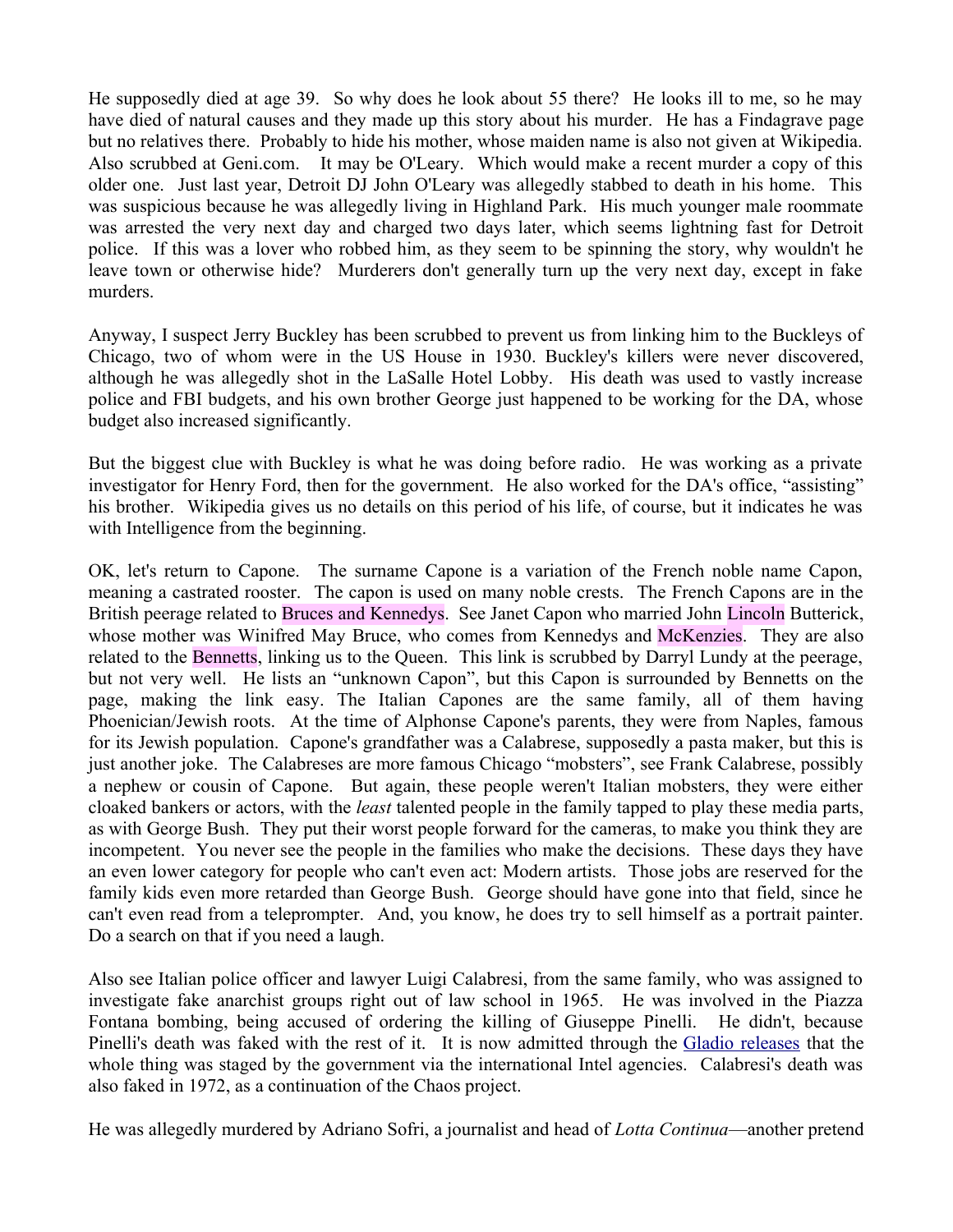Intel organization and CIA front. He supposedly spent 15 years in jail, but nonetheless continued to publish the whole time for many newspapers, including *Il Foglio, La Repubblica*, and *Panorama*. You have to laugh. *Panorama* has always been owned by TIME magazine. *La Repubblica* was founded in 1976 by Eugenio Scalfari, whose father was the artistic director of the Sanremo Casino. Sanremo is an ancient Phoenician port from before Roman times and Alfred Nobel lived there. The kings and princes of Europe vacation there. Scalfari's wife was a Benedetti, same as the Bennetts we have already seen. Scalfari had also been the head of *L'Espresso* since 1955. He was a fascist and atheist who later pretended to be a liberal. *Il Foglio* is another Intel front paper, this one run by red-haired slob Giuliano Ferrara, from a family of Communist senators. While being an atheist he nonetheless buddied up to Pope Ratzinger, selling him like chocolate. What does this tell us about Sofri? It tells us he was never in jail for a minute.

Capone was also a Scongnamiglio, a Petrosino, and an Alfano. Indicating Joe Petrosino, famous "organized crime fighter" from New York who preceeded Capone by a generation, was another cousin or uncle. Like Capone, Petrosino came from Salerno and also made mysterious connections to top Irish, which otherwise makes no sense. The Italians and Irish are supposed to be bitter enemies in the big cities like New York and Chicago, but Capone married an Irish Coughlin, and Petrosino was living with rich Irish the moment he touched shore. Petrosino married into the Burke family and soon became friends with Teddy Roosevelt, as you do.\* And also like a lot of these people including Capone, Petrosino was very short, being 5'3" in shoes. He had to get a waiver to get into the police department. Petrosino was involved in the extortion case against famous tenor Enrico Caruso, telling us that was another fake. Petrosino also warned the secret service about the assassination plans on McKinley, but was ignored. [We already know that was a fake.](http://mileswmathis.com/mckin.pdf)

As for the name Alfano, they have been running Salerno and Capua for 1000 years or more. See Alfanus I, archbishop of Salerno, who was a Lombard, confirming my previous comments. The Lombards were Phoenician nobles who came down to Italy from Germany in about 500AD, being Vikings before that. This is where Capone's name Alphonse comes from, too, of course. The Alfani still run Italy, see Angelino Alfano, Italian Minister of Foreign Affairs until 2018, born on Halloween.

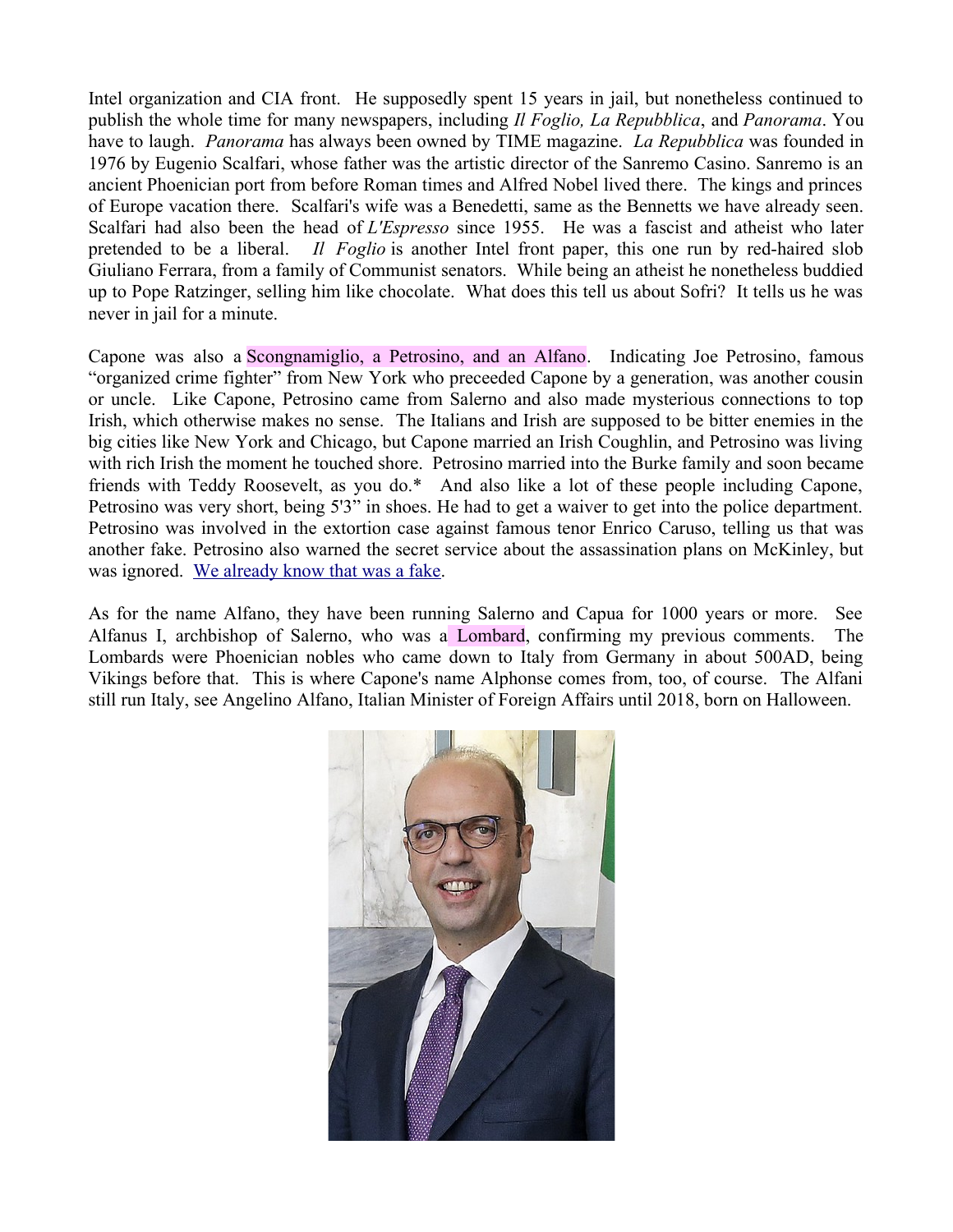The Scongnamiglio's are still running Italy as well, see Carlo Scongnamiglio, President of the Senate and head of Defense until 2000. He came out of the London School of Economics. He now works for the **Aspen Institute**.

Also see fake Neapolitan mobster Enrico Alfano, who takes us full circle. He was accused of ordering from Naples the murder of New York police lieutenant Petrosino, who we just saw. What are the odds? Alfano ordering the murder of his cousin Peterosino? We even get a fake photo of Enrico:



Also remember that I was able to l[in](http://mileswmathis.com/laci.pdf)k both Scott Peterson and his judge Aldo Girolami to Capones in [my recent paper on the Laci Peterson fake.](http://mileswmathis.com/laci.pdf) As usual, all these fake events are linked, even when they are decades apart. It's because it is the same families running all these cons.

Capone allegedly became boss of the biggest mob in Chicago at age 26. Who believes this crap? The former boss Torrio brought him to Chicago from New York six years earlier, and he soon became Torrio's second in his early 20s. Why? He had done nothing exceptional in New York and his bio is mostly a blank. Are we really supposed to believe there were no older people in Chicago more qualified to be Torrio's second? And we have another problem, since the real bio of Capone is known in these years, and he wasn't doing what we have since been told. He was a boxing promoter, not the number two man of the city's biggest mob. The number two man of a major mob doesn't get his name in the papers as a boxing promoter. And when he became boss, the story became even more unbelievable: he was a rich guy seen at all the swankiest places spending lots of dough and again getting his name in the papers as "a national celebrity". Real mob bosses don't want that kind of publicity, since it just draws attention. Reread all the stories with what I have told you in mind: they are all flabby and unsubstantiated and read like poor fiction. Just a lot of jawing by the usual bad writers in Intel. They know you will believe anything, so there is no continuity and nothing makes any sense. Also full of the usual numerology, as when Hymie Weiss was killed: October 11, aces and eights. Here's how misty the reporting is at Wikipedia:

A 1929 report by *[The New York Times](https://en.wikipedia.org/wiki/The_New_York_Times)* connected Capone to the 1926 murder of Assistant State Attorney William H. McSwiggin, the 1928 murders of chief investigator Ben Newmark and former mentor [Frankie](https://en.wikipedia.org/wiki/Frankie_Yale)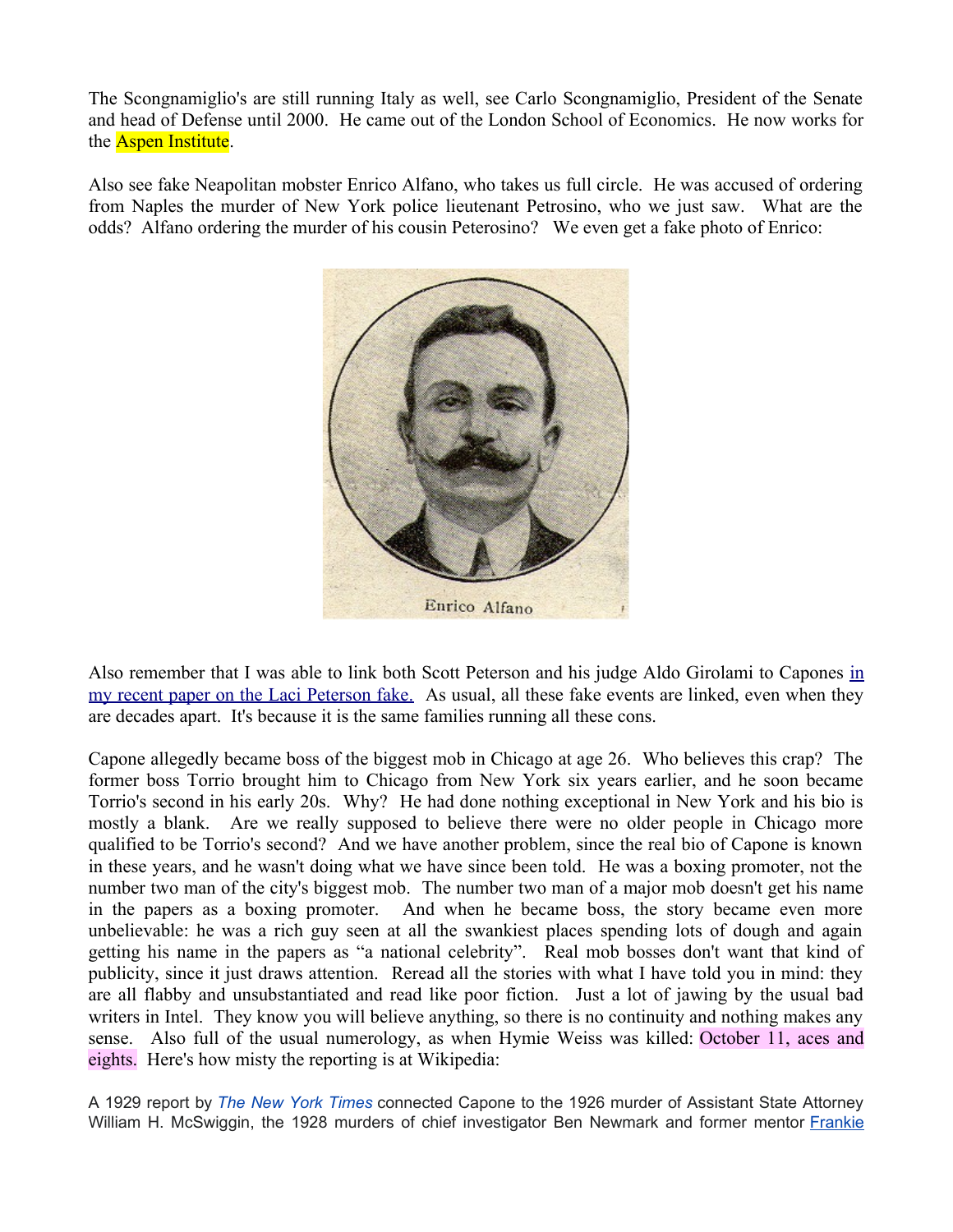## [Yale.](https://en.wikipedia.org/wiki/Frankie_Yale)

Really? A report by whom? Did it write itself? If the newspaper could connect Capone to all those murders, why couldn't the FBI?

In 1929 three of Capone's men allegedly hatched a plot to overthrow him, but Capone found out and had them shot. The murders comprise a scene in the *Untouchables*. But we have no proof or even evidence this ever happened. They tell us John Scalise, the leader, was sent back to Italy for burial. That's convenient, since we have now gravesite to check. But how do we know if he went back to Italy alive or dead? We don't. We don't have any evidence for any of this stuff. It is all just a story the FBI writers made up. They all but admit that at Wiki, where they tell us us mainstream historians don't believe it either. The story was first told in a 1931 book by Walter Noble Burns, who also wrote the fictional book *The Saga of Billy the Kid*. The only eyewitness testimony is provided by Capone's own man George Meyer, and so is worthless.

As soon as President Hoover entered office in 1929, he—at the behest of J. Edgar Hoover and Laird Bell—began a huge federal taskforce with Capone as its target. Strangely, Wiki leaves J. Edgar's name off this list. Eliot Ness was hired as their point man, of course. Ness is another big phony, like Clarence Darrow, Vincent Bugliosi, Marcia Clark, Judy Clarke, and many others we have outed. His mother was a King and his father was a baker. The usual joke. Add an "n" to get banker. Ness joined Treasury right out of university at age 22, in 1926. His career is a blank until 1929, when he returned to the University of Chicago to take a graduate course in criminology. Better late than never, I guess. At age 26 Ness was tapped to take on the 27-year-old Capone. Again, those ages should surprise you. You wouldn't expect an inexperienced nobody in his mid-20s to be leading this important taskforce.



Ness also had a curl-girly signature, like Capone. Indicating they, along with J. Edgar, were all probably meeting after-hours to wear dresses and trade pie recipes. Remember, this later become known of J. Edgar, so it is far more than a joke. Regarding Hoover it is a known fact. Also remember Capone only had one girl his entire life, not something you would expect from a high roller and "ladies man." Even that relationship was arranged by his mother. They had one child, born before they were married at age 19, so the child may not have even been Capone's. This is confirmed by a great-niece of Capone, who reported he was known to be sterile due to a birth defect. Wiki passes right over that. They don't point out that this is probably why the syphilis story was invented to explain his sterility. When she died, Mae Capone was not buried with Al.

Ness was so incredibly successful and penetrating, Capone was eventually convicted of 3 counts of . . . tax evasion. Wow. He allegedly began his 11-year sentence in 1932. For this major coup, how was Ness rewarded. He was sent to Cleveland where he became the city's Safety Director. Quite a promotion, eh? Cleveland. In 1944, he became Chairman of Diebold, telling us who he always was. Just to remind you, Diebold is the company that runs the majority of voting machines, being notorious for shady dealings and stolen elections. But in the time of Ness, they were mainly a military company, supplying armor plating to the Army.

We know Capone's conviction was fake since it also makes no sense. He made a plea deal for a 2.5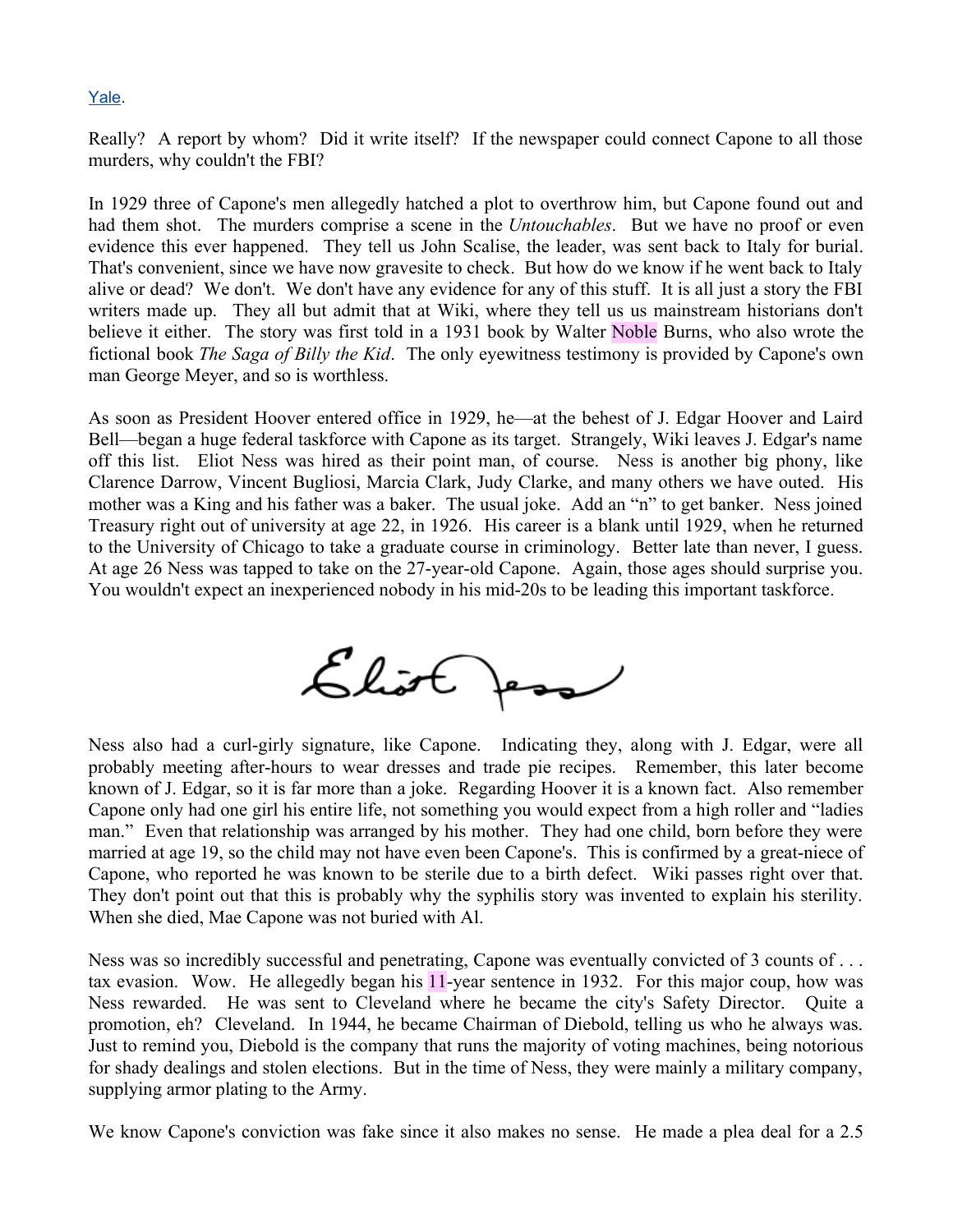year prison sentence, but we are told the government reneged on the deal, with Capone changing his plea to not-guilty. It doesn't work like that. If it did, the government could just trick people into pleading guilty, then tell the jury they had pled guilty previously. Also, we are told all this happened just hours before the trial, leaving Capone's lawyer's with no plan of defense. Again, absurd, since the legal system doesn't work like that. Any trial of that sort would be overturned on appeal in about five minutes. Plus, Wiki then tells us he was convicted of five charges. After also telling it was three charges. So they can't get it straight on the same pages.

Capone allegedly arrived at Atlanta penitentiary at age 33. Of course he did. But why Atlanta? None of his crimes happened in Atlanta. All the jails in the north were full? Then he was sent to Alcatraz, even further away. Why? Because almost no one could later testify they never saw him there. It was the perfect place to hide his ghost. Remember, Capone's prisoner number there was 85, so the place was almost (or completely?) empty. This is the standard operating procedure in these fakes: move the high profile prisoners to someplace no one can report not seeing them. Like in distant states, small rural jails (as with Eugene Debs), or islands (as with Napoleon or Capone). They can't get his prisoner number right, either, since in another photo it is listed as 83 instead of 85.

|                                                                                                                 | Color Unite Rec'd Aug. 22, 1934 From Atlanta<br>Age 35                                                                     |
|-----------------------------------------------------------------------------------------------------------------|----------------------------------------------------------------------------------------------------------------------------|
|                                                                                                                 | <b>Reason For Transfer</b>                                                                                                 |
|                                                                                                                 |                                                                                                                            |
|                                                                                                                 | Subject is now serving                                                                                                     |
| Offense Violating Income Tax Laws.                                                                              | sentence of 10 years for<br>Violation of Income Tax                                                                        |
| Datelof Sentence Oct. 24, 1931                                                                                  | Law. He is a notorious                                                                                                     |
| Sentence 10 years & \$37,617.51 F.& C.                                                                          | eriminal, being a gang                                                                                                     |
| Sentence began May 4, 1932                                                                                      | leader and racketeer. He                                                                                                   |
| Minimum exp. date Jan. 19, 1939                                                                                 | has been suspected of                                                                                                      |
| Maximum exp. date May 3, 1942                                                                                   | elandestine correspondence                                                                                                 |
| Parole date (Denied) Sept. 3,1935                                                                               | while confined at USP                                                                                                      |
|                                                                                                                 | Atlanta, and of trying to<br>have money transferred in-                                                                    |
| Good conduct credits<br>1200 days                                                                               | to the institution eland-                                                                                                  |
| <b>Credits forfeited</b>                                                                                        | estinaly. Transfer is rec-                                                                                                 |
| <b>Credits</b> restored                                                                                         | commended with Close Super                                                                                                 |
|                                                                                                                 | Mision.                                                                                                                    |
| District sentenced N/111., Chiesko                                                                              | <b>Former Institutional Rule Violations</b>                                                                                |
|                                                                                                                 | 10-31-33 --- INGLEEDE:The above named prisoner was told by                                                                 |
| DETAINERS Commitment reads that we are                                                                          | me to wash the window. I assigned one window to                                                                            |
| to safely deliver subject to the Cook Co.                                                                       | each nember of the detail; every one including                                                                             |
| Jail, with a copy of writ, where he will adrve                                                                  | subject washed their window. After they had mam;                                                                           |
| sentence with reference to misdomeshers dic;                                                                    | completed their work this prisoner besame very<br>insolant and wanted a pass to the Deputy Harden                          |
| Warrent filed Sept. 25, 1936; by Sheriff<br>office of Cook County, Ill., (Conspiracy)                           | saying that he did not wash windows for snyone.                                                                            |
|                                                                                                                 | This man ereated a lot of confusion amongst the                                                                            |
|                                                                                                                 | detail when he started yelling out "did you see                                                                            |
|                                                                                                                 | me wash that window". This is the sewond time                                                                              |
| Partners or co-defendants x                                                                                     | he has become insolent to me in front of the                                                                               |
|                                                                                                                 | rest of the detail Action: Reprimanded and Warm-                                                                           |
|                                                                                                                 | CRIMINAL HISTORY CONTINUED FROM BELOW:                                                                                     |
|                                                                                                                 | 5-8-30------ Arrested in Miami, Fla; Suspicion; Released                                                                   |
|                                                                                                                 | 2-27-31 ---- Sentenced at Chicago, Ill; 6 months for contempt<br>appealed the case;conviction affirmed (Part of            |
|                                                                                                                 | this sentance, Criminal History                                                                                            |
|                                                                                                                 |                                                                                                                            |
|                                                                                                                 | 1919---Arrested at New York City; Disorderly conduct.                                                                      |
|                                                                                                                 | (Fighting) Discharged.<br>1923---Arrested in Chicago, Ill., Traffic Violation;                                             |
|                                                                                                                 | (Collision) Diamissed.                                                                                                     |
| Escape record or attempt to escape                                                                              | 1923--(Denies) Fined \$150; Operating disorderly house:                                                                    |
|                                                                                                                 | Gambling at Chicago. Ill.,                                                                                                 |
|                                                                                                                 | 9-5-25 ---- Arrested with pistol in car:Discharged.                                                                        |
|                                                                                                                 | 3-5-24----Arrested in Chicago, Ill; witness of wurder; Release                                                             |
|                                                                                                                 | 1925--- Arrested in Clean, N.Y., Disorderly; Released (Deais:                                                              |
| Medical, Neuro-Psychiatrical, Educational,                                                                      | 6-7-26----Indicted in Chicago; Vio.N.P.A. Dississed.                                                                       |
| Religious, Social and Employements.                                                                             | 7-15-26---Indicted in Stickney, Ill., Vote fraud; Diamissed                                                                |
| Medical Ezam: Syphilis secondary, Physically                                                                    | 7-28-26---Arrested in Chicago; Murder; Charge withdrawn<br>10-1-26 --- Indicted in Chiengo; V.N.P.A. (26 others) dismissed |
| able to do any work assigned to him; Neuro-                                                                     | 11-12-27--Arrested in Chicago;Hefusal to testify;Diemissed                                                                 |
| Paych:average intelligence; He is a married man                                                                 | 12-22-27--Fined \$2600, Jolist, Ill; (5 other hencmen) Con. Weap                                                           |
| the Catholic Religion and has 6th grade ad-                                                                     | 5-17-29---Peceived at Eastern State Penitentiary, Phila, Pa.                                                               |
| wation; Aimits use of liquor but denies use                                                                     | Chgreensealed weapon; Discharged by exp. 3-17-30                                                                           |
| of drugs; Not much known of early life but it                                                                   | 1928------ Arrested in Miami, Fla; Suspicion; Released.                                                                    |
| is apparent he has been connected with every 19<br>known yies a racket; prior to the the in the first word one? | CONTINUED ADOVE.                                                                                                           |
|                                                                                                                 | <b>USP-AC FORM 175 1-21-37-200</b>                                                                                         |

Man, does that transfer form look fake! Would you be grinning wildly if you had been transferred to Alcatraz? Maybe he doesn't realize there won't be any fishing or surfing.

And they again get the term wrong. It says 10 years on the form, but the history books and Wiki say 11. The prisoner number is given as both 85 and 83 on the same form!